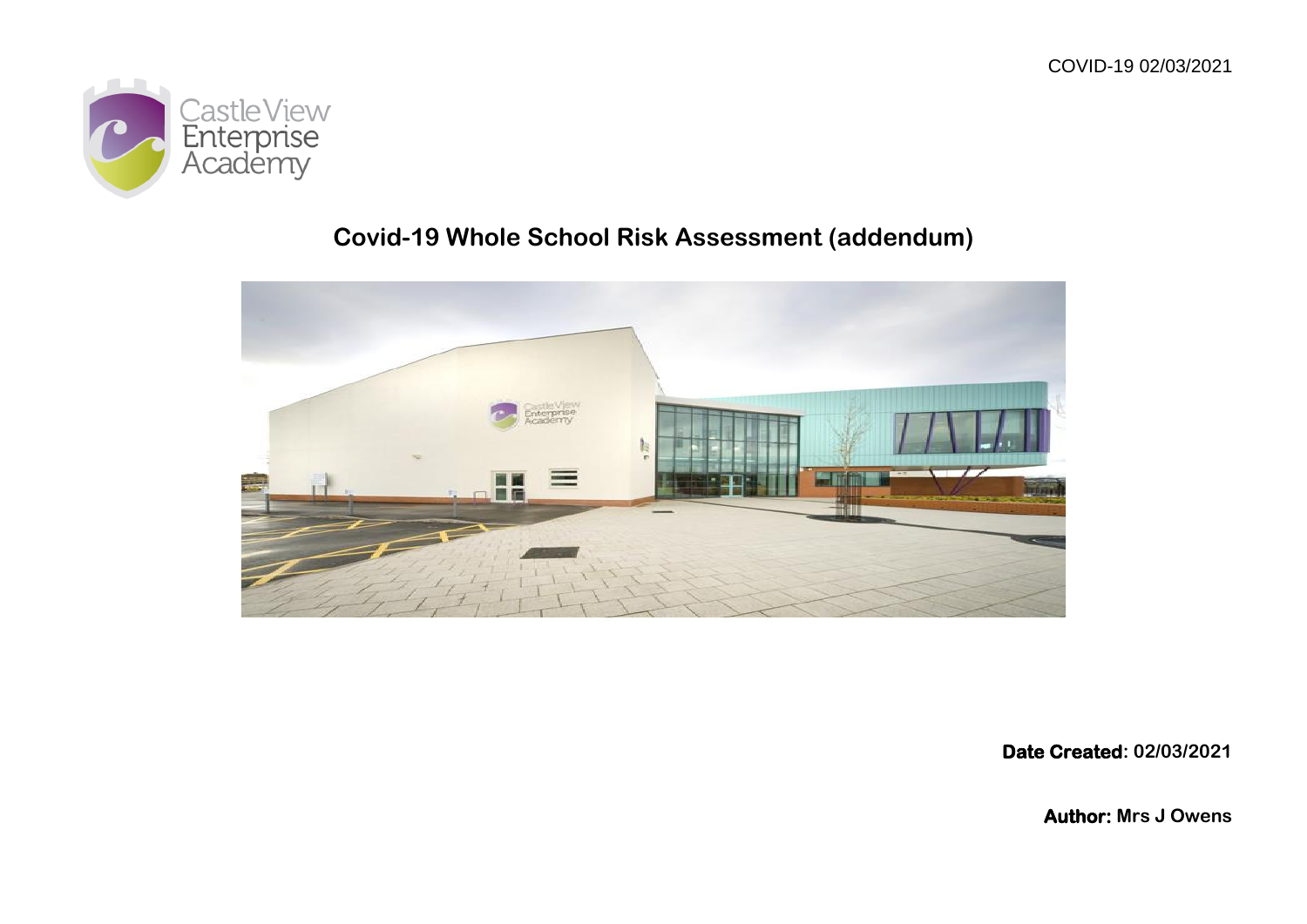## **CVEA Covid-19 Risk Assessment**

| <b>Work</b><br><b>Activity/</b><br>Hazard:                                                                                            | COVID-19 Whole<br><b>School Risk</b><br>Assessment<br>(Addendum)                                                                            | <b>Property</b>                                                          |                   | <b>Castle View Enterprise Academy</b>                      |            |                                                                                         |                                                                                                                                                                                                                                                            |                                                                      | <b>Section:</b><br>Education                                                  |                                                 |                                                                                                                                 |                                                              |                                  |                  |
|---------------------------------------------------------------------------------------------------------------------------------------|---------------------------------------------------------------------------------------------------------------------------------------------|--------------------------------------------------------------------------|-------------------|------------------------------------------------------------|------------|-----------------------------------------------------------------------------------------|------------------------------------------------------------------------------------------------------------------------------------------------------------------------------------------------------------------------------------------------------------|----------------------------------------------------------------------|-------------------------------------------------------------------------------|-------------------------------------------------|---------------------------------------------------------------------------------------------------------------------------------|--------------------------------------------------------------|----------------------------------|------------------|
| Date of<br><b>Assessment:</b>                                                                                                         | March 2021                                                                                                                                  | Date to be<br><b>Reviewed:</b>                                           | April 2021        |                                                            |            |                                                                                         |                                                                                                                                                                                                                                                            |                                                                      |                                                                               |                                                 | $1 - 2$                                                                                                                         | <b>No Action</b>                                             |                                  |                  |
| Likelihood<br>1 - Very Unlikely<br>$2 -$ Unlikely<br>3 - Fairly Likely<br>$4$ – Likely<br>5 - Very Likely<br>What are the<br>hazards? | <b>Severity</b><br>$1 -$ Insignificant<br>$2 -$ Minor<br>3 - Moderate<br>$4 -$ Major<br>5 - Catastrophic<br>Who might be<br>harmed and how? | What precautions or existing<br>control measures are<br>presently taken. | <b>LIKELIHOOD</b> | 5<br>$\overline{4}$<br>3<br>$\overline{2}$<br>$\mathbf{1}$ | Likelihood | 5.<br>$\overline{a}$<br>3<br>$\overline{2}$<br>$\mathbf{1}$<br>$\mathbf{1}$<br>Severity | 10<br>8<br>6<br>4<br>$\mathbf{z}$<br>$\overline{2}$<br>Risk Rating                                                                                                                                                                                         | 15<br>12<br>$\mathbf{9}$<br>6<br>з<br>з<br><b>SEVERITY</b><br>low as | 20<br>16<br>12<br>8<br>4<br>$\overline{a}$<br>precautions or control measures | 25.<br>20.<br>15<br>10 <sub>1</sub><br>5.<br>5. | $3 - 6$<br>$8 - 12$<br>$15 - 16$<br>$20 - 25$<br>If High or Medium Risk, what addition<br>need to be taken to reduce risk to as | <b>Monitor</b><br><b>Action</b><br><b>Stop</b><br>Likelihood | <b>Urgent Action</b><br>Severity | Residual<br>Risk |
| <b>Entering and</b><br>exiting the<br>building                                                                                        | Employees<br>contracting COVID-19                                                                                                           | Staff to use main entrance to the<br>building.                           |                   | $\mathbf{1}$                                               | 5          | 5                                                                                       | Face masks to be worn by staff on arrival to 1<br>the Academy, at all times in communal<br>areas and in the classroom where social<br>distancing cannot be adhered to (2m rule).<br><b>PPE</b> and hand sanitiser available at main<br>entrance for staff. |                                                                      |                                                                               |                                                 | 5.                                                                                                                              |                                                              |                                  |                  |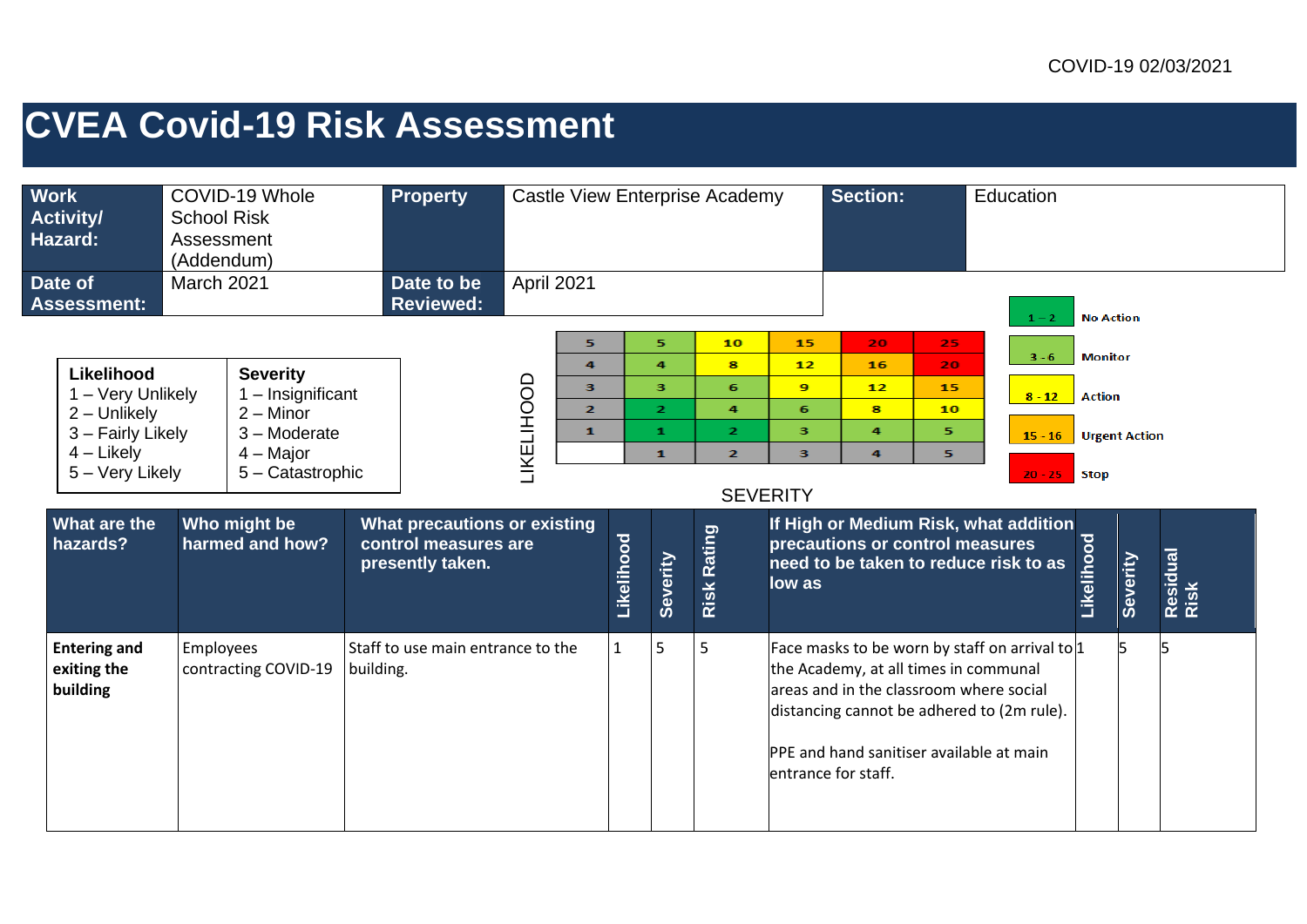|                                |                                                                              |                                                                                                                                                                                                                                                                                                                                                                                                                  |            |          |             |                                                                                                                                                                                                                                                                                                                                                                                                                                                                                                       |            |          | COVID-19 02/03/2021 |
|--------------------------------|------------------------------------------------------------------------------|------------------------------------------------------------------------------------------------------------------------------------------------------------------------------------------------------------------------------------------------------------------------------------------------------------------------------------------------------------------------------------------------------------------|------------|----------|-------------|-------------------------------------------------------------------------------------------------------------------------------------------------------------------------------------------------------------------------------------------------------------------------------------------------------------------------------------------------------------------------------------------------------------------------------------------------------------------------------------------------------|------------|----------|---------------------|
| What are the<br>hazards?       | Who might be<br>harmed and how?                                              | <b>What precautions or existing</b><br>control measures are<br>presently taken.                                                                                                                                                                                                                                                                                                                                  | Likelihood | Severity | Risk Rating | If High or Medium Risk, what addition<br>precautions or control measures<br>need to be taken to reduce risk to as<br>low as                                                                                                                                                                                                                                                                                                                                                                           | Likelihood | Severity | Residual<br>Risk    |
|                                | <b>Students contracting</b><br>COVID-19                                      | Separate entry and exit doors for<br>each separate year group:<br>Year 7 - Humanities<br>Year 8 - Science<br>Year 9 - Technology<br>Year 10 - Maths<br>Year 11 - English<br>Students to stay within their year<br>group bubble at all times.<br>None fire doors to be kept open<br>where appropriate to minimise<br>volume of touching handles.<br>Signage and floor markings to assist<br>in social distancing. |            |          |             | Face masks are highly recommended (DfE<br>guidance) to be worn by students on arrival<br>to the Academy, at all times in communal<br>areas and in the classroom where social<br>distancing cannot be maintained (2m rule).<br>All to stay within their year group bubble at<br>all times with dedicated entry/exit.<br>Signs and cones to explain line system for<br>each year group.<br>Hand washing facilities and/or sanitising for<br>use on entry and exit as well as before and<br>after lunch. |            |          |                     |
| Corridors /<br><b>Movement</b> | Employees<br>contracting COVID-19<br><b>Students contracting</b><br>COVID-19 | Staff reminded to use access passes<br>for opening door release where<br>possible.<br>Use of photocopiers: Photocopiers<br>to be limited to one person per<br>time. Staff advised to limit use of<br>the photocopier and wash hands<br>after use.<br>One-way systems where possible.<br>Vision screens in door kept clear at<br>all times.                                                                       | $\vert$ 1  | 5        | 5           | Face mask to be worn by students and staff <sup>1</sup><br>at all times in communal areas.<br>Cleaning equipment and signs next to<br>printers so they can be cleaned before and<br>lafter use.<br>All students to stay within their year group<br>lbase.                                                                                                                                                                                                                                             |            | 5        |                     |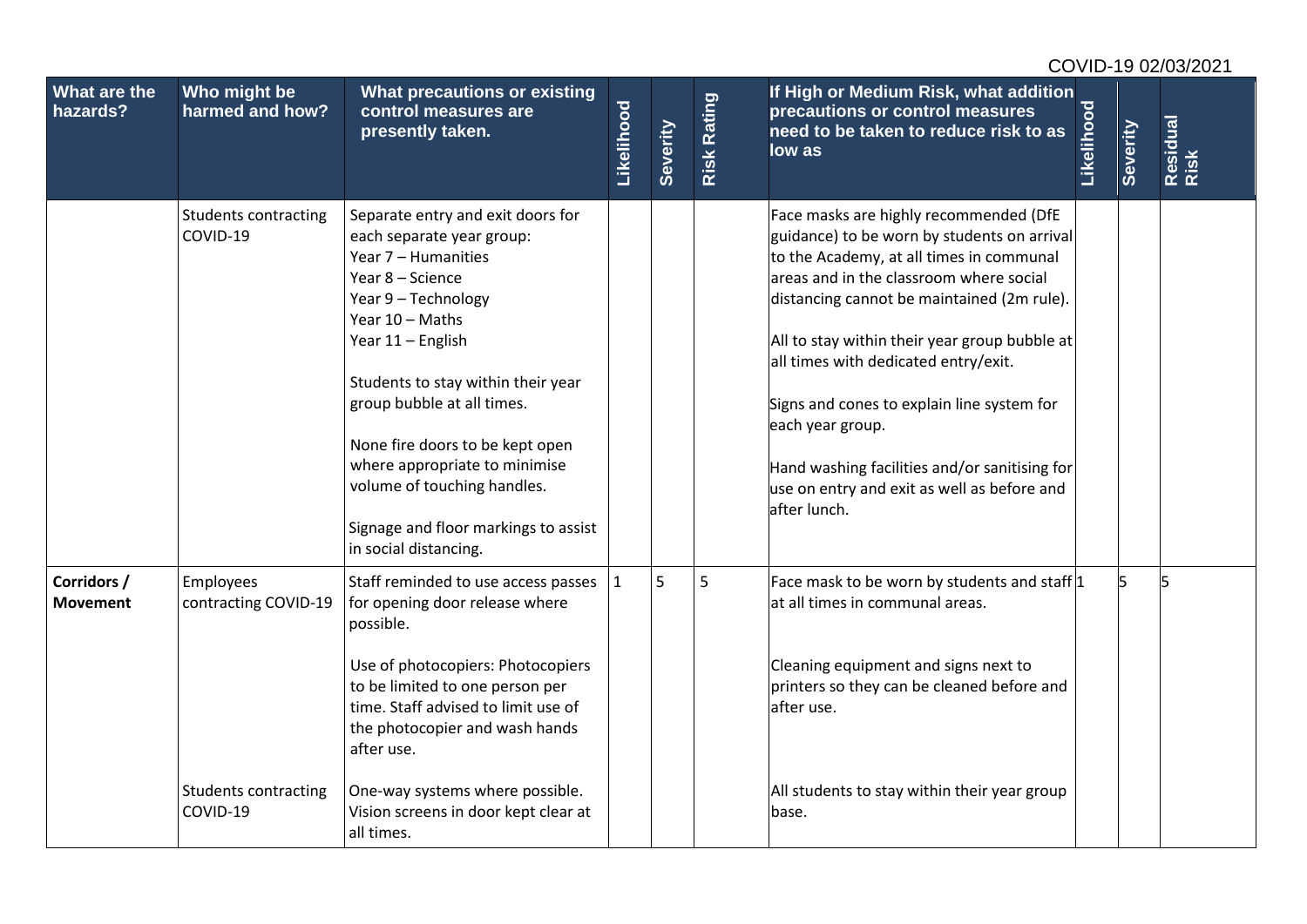|                          |                                         |                                                                                                                                                                                                                                                                                              |              |          |                    |                                                                                                                                                                                                                                                                                                                                                                          |            |          | COVID-19 02/03/2021 |
|--------------------------|-----------------------------------------|----------------------------------------------------------------------------------------------------------------------------------------------------------------------------------------------------------------------------------------------------------------------------------------------|--------------|----------|--------------------|--------------------------------------------------------------------------------------------------------------------------------------------------------------------------------------------------------------------------------------------------------------------------------------------------------------------------------------------------------------------------|------------|----------|---------------------|
| What are the<br>hazards? | Who might be<br>harmed and how?         | What precautions or existing<br>control measures are<br>presently taken.                                                                                                                                                                                                                     | Likelihood   | Severity | <b>Risk Rating</b> | If High or Medium Risk, what addition<br>precautions or control measures<br>need to be taken to reduce risk to as<br>low as                                                                                                                                                                                                                                              | Likelihood | Severity | Residual<br>Risk    |
|                          |                                         | Floor markings to be used to keep<br>2m apart.                                                                                                                                                                                                                                               |              |          |                    | Floors markers at 2m intervals where<br>relevant.<br>Cleaners on site throughout operational<br>day to ensure surfaces are wiped down<br>more regularly followed by extended crew<br>on evening to deep clean areas.                                                                                                                                                     |            |          |                     |
| <b>Toilets</b>           | Employees<br>contracting COVID-19       | Restricted number of people using<br>the toilets at any one time.                                                                                                                                                                                                                            | $\mathbf{1}$ | 5        | 5                  | Signage created and viewable in all areas.<br>Cleaners on site throughout operational<br>day to ensure surfaces are wiped down<br>more regularly followed by extended crew<br>on evening to deep clean areas.                                                                                                                                                            |            | l5       |                     |
|                          | <b>Students contracting</b><br>COVID-19 | Maximum occupancies (1 person<br>every 2 metres) identified on the<br>door.<br>Toilets are screened from each<br>other.<br>Additional regular cleaning<br>scheduled.<br>No waiting inside toilet - if queue<br>required staff to line up 2m apart on<br>main street or use disabled toilets. |              |          |                    | Students supervised to ensure staggered<br>usage is achieved.<br>Handwashing guidance displayed.<br>Cleaners on site throughout operational<br>day to ensure surfaces are wiped down<br>more regularly followed by extended crew<br>on evening to deep clean areas.<br>All students to stay within their year group<br>bubble at all times and use dedicated<br>toilets. |            |          |                     |